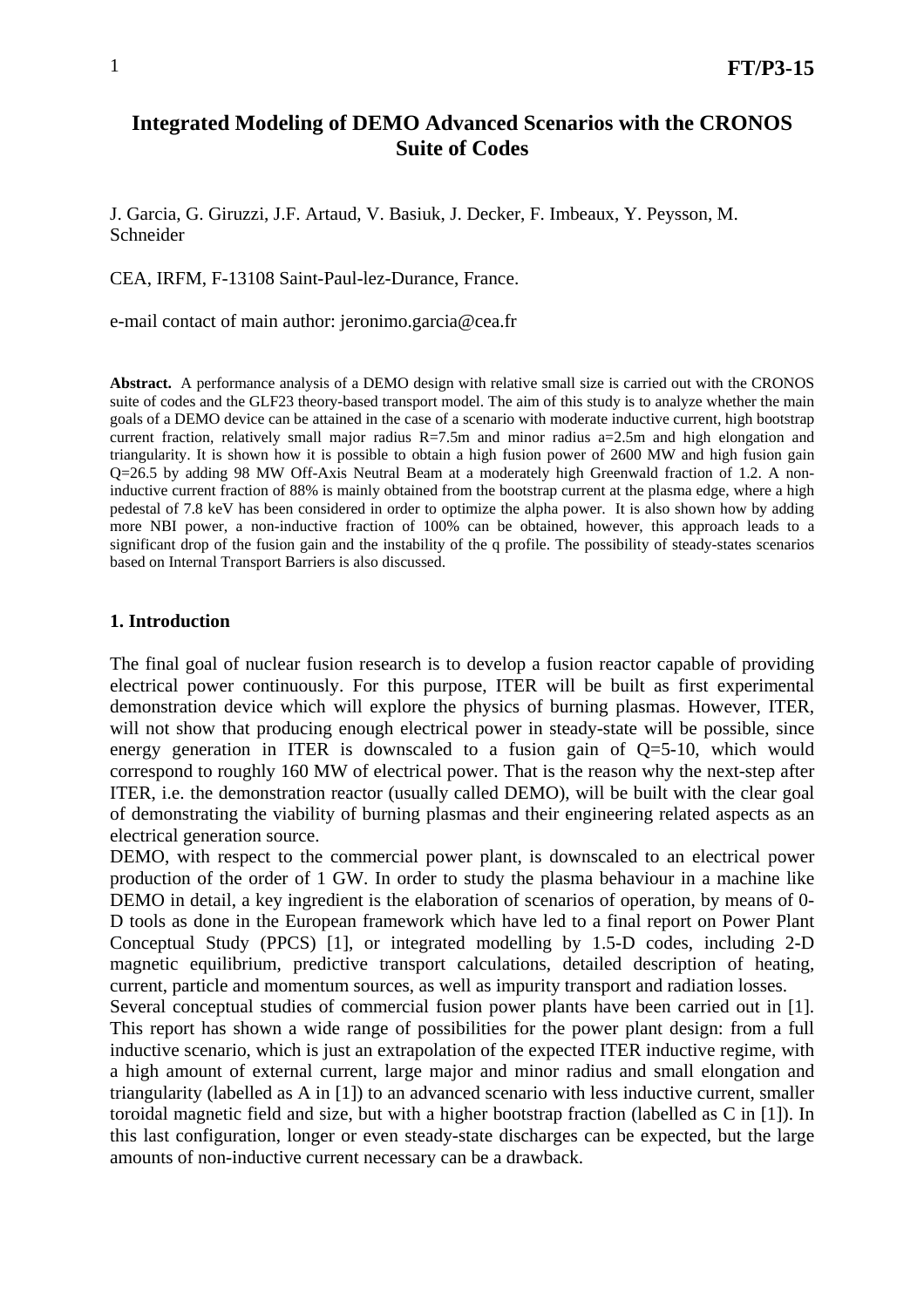However, the 1.5-D integrated modelling of burning plasmas is an essential step to solve the equations obtained from physical theories, without neglecting too many important ingredients. Moreover, from the analysis of the results obtained, the experimental data can be better understood, the experiments may be improved and the performance of future fusion magnetic devices can be predicted in a more realistic way. With this motivation, the CRONOS suite of codes [2] has been developed and it has been applied to this study [3].

The aim of this paper is to analyze the critical physics issues of these advanced scenarios from the 1.5-D simulation point of view by means of the CRONOS suite of codes and by avoiding optimistic assumptions (very high Greenwald limit fraction for having enough alpha power, high density peaking to obtain high bootstrap current fractions or artificially boost confinement factors) which could be difficult to justify from present day experiments. Therefore, the Greenwald limit fraction in this paper has the relatively low (compared with [1]) value of 1.2, the density profile considered is rather flat and the pedestal height has been chosen as a sensitivity parameter.

# **2. The CRONOS code. Models applied**

The suite of codes CRONOS solves the transport equations for various plasma fluid quantities (current, energy, matter, momentum). This is done in one dimension (the magnetic flux coordinate associated with the minor radius) self-consistently with magnetic equilibrium which is calculated by means of HELENA module [4]. The neoclassical terms, and in particular the bootstrap current which is essential for the correct simulation of the steady-state regimes, are determined using the NCLASS [5] code. The sources are computed by external modules coupled with the main transport equations. The Neutral Beam Current Drive is calculated by means of the SINBAD module [6,7]. The Electron Cyclotron Heating and Current Drive (ECH/ECCD) is calculated by means of REMA [8] (ray-tracing and relativistic damping of electron cyclotron waves), with a linear estimate of the ECCD efficiency [9] and LUKE [10] for Lower Hybrid Current Drive (LH). The fusion reactions are calculated by means of the Bosch–Hale formulation [11]. The core plasma line and bremsstrahlung radiation are computed with a model based on coronal equilibrium. EXACTEC module is used to calculate synchrotron radiation. This module is based on the exact solution for the radiative transfer equation for plasmas in a cylinder with circular cross section [12], corrected for elongated geometry and inhomogeneous magnetic field.

GLF23 transport model is applied in this paper since it is widely used for ITER studies and for specific code benchmark [13] and in fact it is one of the transport models which yields the best results compared to experimental data when the pedestal is fixed. The main pedestal features are critical for this type of simulation, therefore, instead of using some of the scaling laws available for their calculation (which leads to average errors of around 30%), the pedestal is fixed to attain the main requirements of the advanced scenarios considered in this paper, i.e high fusion gain together with high bootstrap current fraction. In the following sections a sensitivity study on this parameter will be carried out.

No particle transport is considered and therefore the density profiles are prescribed and fixed during the time evolution, and the helium concentration is obtained by solving a purely diffusive transport equation for the Helium, while imposing  $\tau_{He}^* / \tau_E = 5$ .

Finally, since the role played by flow shear rate on the final confinement in ITER is unclear, it seems more realistic (and conservative) not to include these effects in these simulations until major advances are made at least in the ITER physics development.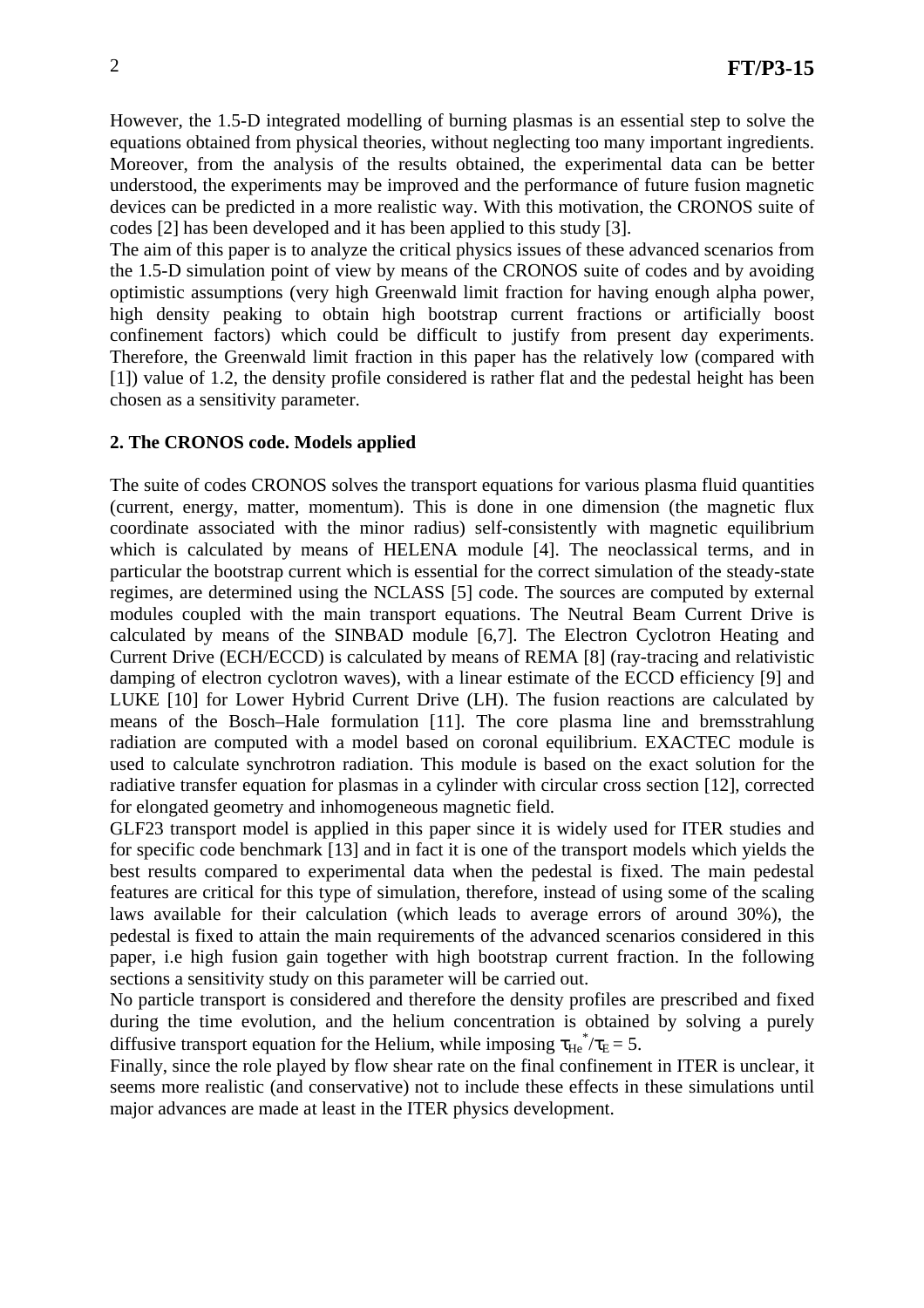# **3. DEMO device parameters**

The DEMO scenarios considered in this paper are inspired by the Model-C scenario in [1], which is based on advanced physical assumptions, i.e. it is characterised by a high β and high confinement, MHD stabilisation by strong plasma shaping, a high bootstrap current fraction and low Zeff  $(\approx 2.2)$ . The choice of this type of machine seems convenient for an advanced scenario [14] since it is an intermediate design between the pure extrapolation of the ITER inductive scenarios, labelled as model-A in [1] and the extremely advanced machine model-D in [1] with a size similar to that of ITER. In particular, the D machine would need a very strong Internal Transport Barrier (ITB) or a large density peaking factor to provide the necessary bootstrap current fraction.

| DEMO OF ERATION SCENARIOS                                         |           |
|-------------------------------------------------------------------|-----------|
| <b>Parameter</b>                                                  | Value     |
| Major radius $R(m)$                                               | 7.5       |
| Minor radius a (m)                                                | 2.5       |
| Elongation/Triangularity                                          | 1.9/0.47  |
| $B_t(T)$                                                          | 6.0       |
| I(MA)                                                             | 19.0      |
| $n_{e,0}$ / <n<sub>e&gt; (10<sup>19</sup> m<sup>-3</sup>)</n<sub> | 11.0/10.1 |
|                                                                   | 1.20      |

#### **TABLE I: GLOBAL CHARACTERISTICS OF THE DEMO OPERATION SCENARIOS**

 In order to clarify such scenarios from the 1.5-D simulation point of view, two different regimes have been studied in this work. Scenario 1 has the aim of maximizing the fusion gain and minimizing the number of external heating systems, just by using Neutral Beam Injection (NBI). Two versions of this scenario will be analyzed: one with non-inductive current fraction below 100%,

 $f_{\text{NI}}$ <100%, which could be used as a pulsed scenario and another one with  $f_{\text{NI}}$ =100%. Scenario 2 is designed to approach a full non-inductive current steady-state regime by adding an ECH/ECCD system in order to create an ITB.

# **4. Analysis of Scenario1: Pulsed DEMO with only a NBI system**

The possibility of a pulsed machine is studied first with the aim of analyzing a device without the strong constraints of having both a high Q with 100% non-inductive current. In this case, the plasma density, the electron and ion temperature profiles as well as the current density profiles obtained for scenario1 at t=3000s are shown in figure 1. Electron and ion temperature profiles are quite similar, with  $T_{i,0}=32.5$  keV,  $T_{e,0}=31.7$  keV. The current density profile structure is dominated by the 2 MeV off-axis NBI driven current at normalised radius  $\rho \approx 0.3$ due to the high peak obtained. On the other hand, the bootstrap current completely determines the current profile at the edge, and in fact, a large amount of the total bootstrap current,  $I_{boot}$ =10.0 MA, comes from that region. Therefore, it is shown that a high pedestal height, as the one used in this paper,  $T_{ped} \approx 7.8$  keV, is necessary to both provide enough confinement, and enough bootstrap current fraction,  $H_{98}=1.1$  and  $f_{boot}=52.6\%$  respectively. The pedestal used in this study is similar to the one obtained in other similar DEMO studies performed with a different transport model [15]. The dependence of this advanced scenario on the pedestal height will be analyzed in the next section. Owing to its high CD efficiency, the NBI current is also very high, i.e.,  $I_{\text{nbi}}=6.8$  MA for an injected power of 98 MW. Therefore, in this scenario the total non-inductive current is large,  $I_{ni}=16.8$  MA, and represents a high fraction of the total current,  $f_{\text{NI}}=88\%$ , as shown in figure 2. In fact, although a high pedestal has been considered, the bootstrap current fraction is still somewhat smaller than in [1], where  $f_{\text{boot}} = 63\%$  has been assumed. The q profile and its evolution for different times is given in figure 2. According to the models applied in this paper, in this scenario the q profile is close to those obtained in ITER hybrid-like scenarios with zero or low negative magnetic shear in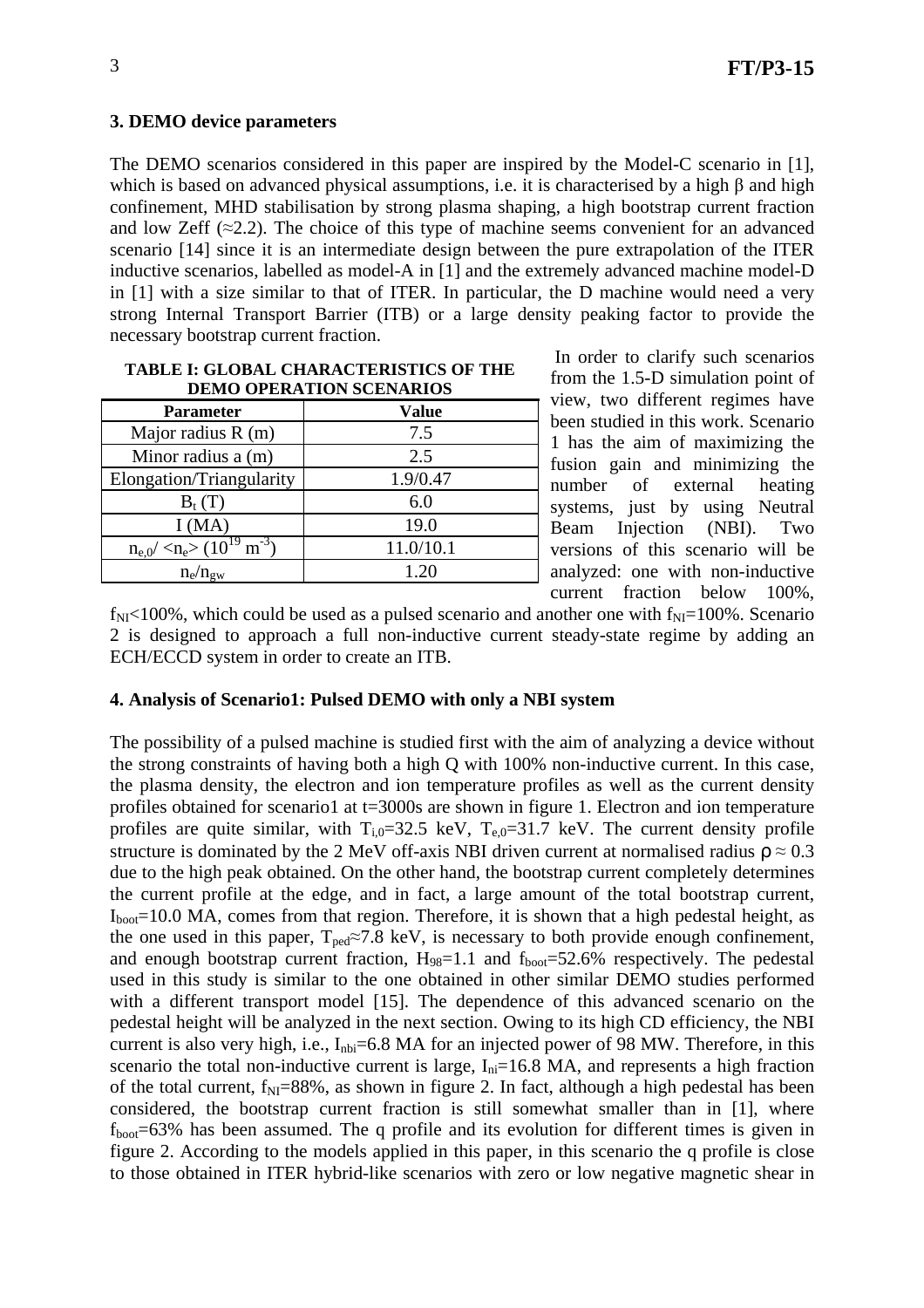the plasma core. However, the q profile is not completely stable and q values in the region  $0 < \rho < 0.2$  slowly decrease in time. Sawteeth in these high beta plasmas would trigger Neoclassical Tearing Modes, which then have to be controlled by a large amount of current drive with precise deposition (as foreseen in ITER with the ECCD system), which eventually lowers the Q.



*FIG. 1. Electron and ion temperature profiles for DEMO scenario1 obtained with CRONOS when t=3000s (left). Current density profiles for DEMO scenario1 when t=3000 s(right).* 



*FIG. 2. Evolution of the total current (Ip), total non-inductive current (Ini), bootstrap current (Iboot) and NBI current drive (Inbi) (left). Alpha (Palpha), radiated (Prad) and NBI (Pnbi) power evolution (right).*

The fusion power obtained is 2.6 GW, which means roughly 1 GW net electrical power (assuming a conversion efficiency  $\approx 40$  % as in [1]). Therefore, the analysis presented here downscales the electrical power from the 1.45 GW obtained in the 0-D analysis carried out in [1]. The main reason is that we have considered a conservative value on the Greenwald fraction, 1.2, compared to that used in [1], 1.5, with the aim of avoiding too optimistic results on the fusion power. Therefore, the normalized beta obtained, 3.0, is also lower than in [1], (3.4), although it is close to the upper values needed for a fusion reactor. In this scenario, long pulse operation is made possible by a low amount of injected power  $(= 98 \text{ MW})$  and the high pedestal considered, leading to a rather high  $Q = 26.5$ , which is one of the main goals of the DEMO design.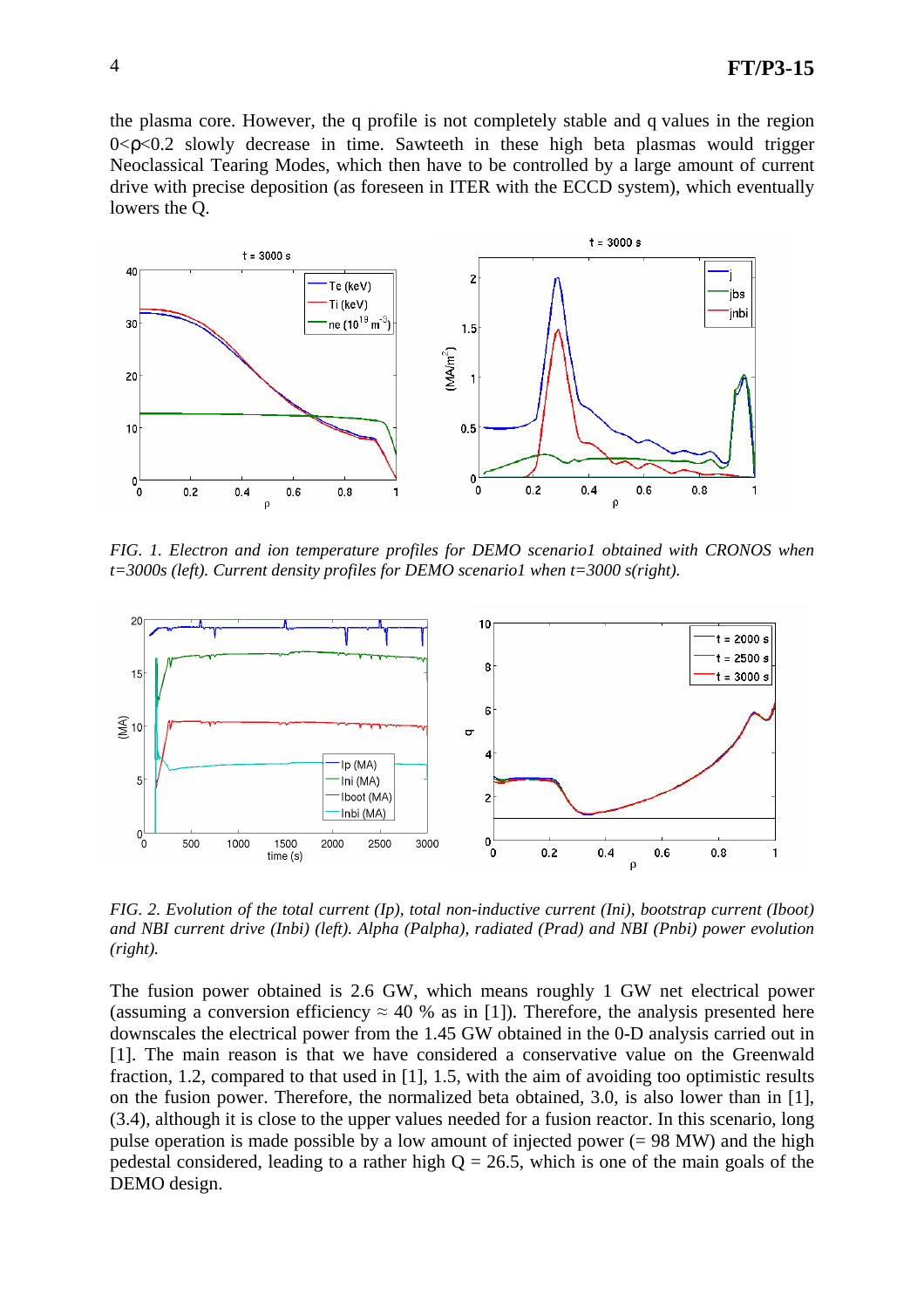

*FIG. 3. Evolution of the total current (Ip), total non-inductive current (Ini), bootstrap current (Iboot) and NBI current drive (Inbi) (left). Evolution of the q profile for t=2000,2500,3000 s.* 

With the aim of analyzing whether this kind of scenario can be extended to a steady-state regime, 30 MW of NBI power are added at t=1500s. With the new total NBI input power, 128MW, the current drive obtained is 8.5MA, which allows to obtain  $f_{NI}=100\%$  as shown in figure 3. The addition of this power causes the bootstrap current to increase due to the negative magnetic shear and the increased temperatures. However, the higher alpha power obtained does not fully compensate for the new NBI power added and the fusion gain drops, compared with the pulsed regime, to Q=22, which is very close to the Q=20 limit desirable for a DEMO device. In addition, as shown in figure 3, there is a slow evolution of the q profile which finally leads to  $q_0 \approx 6$  at t=3000s. Some of the bootstrap current gained is also lost due to this evolution, which eventually can lead to a degradation of the steady-state. Due to this evolution, the final fusion gain drops again to  $Q=21$ . Therefore, in spite of the fact that a NBI system is the heating system with highest current drive efficiency and that a high pedestal has been considered, the possibility of a steady-state with only NBI leads to a fusion gain close to the lower limit desirable for DEMO, Q=20, with the additional problem that the control of the q profile is difficult. In the future, a NBI system with multiple depositions at different radial locations will be considered to control the q profile, however, this possibility must be properly evaluated since other difficulties can appear due to the size and complexity of the NBI system (which means low flexibility for the plasma control [16]). Moreover recent experiments suggest that the off-axis current drive is not as localized as expected from theoretical models [17] (a feature needed to control the q profile). Finally, the issue of a high enough fusion gain remains, even with only a NBI heating system, in a DEMO device of the size considered in this paper.

The extension of scenario 1 to steady-state regimes by means of Radio Frequency systems (ECH/ECCD and LH) has been discussed in [3].

#### **5. Sensitivity of the results to the pedestal height**

The performance of the DEMO scenario 1 highly depends on the pedestal height, since the fusion gain and the total non inductive current (via the bootstrap current) are especially dependent on that parameter, at least for a stiff transport model such a GLF23. In order to check the impact of the pedestal height on scenario 1, several simulations have been carried out with the parameters of Table 1 but for different pedestal temperatures. As shown in figure 4, Q ranges from 26.5 to 17.5 if the pedestal height drops from 8 keV to 5 keV. In addition,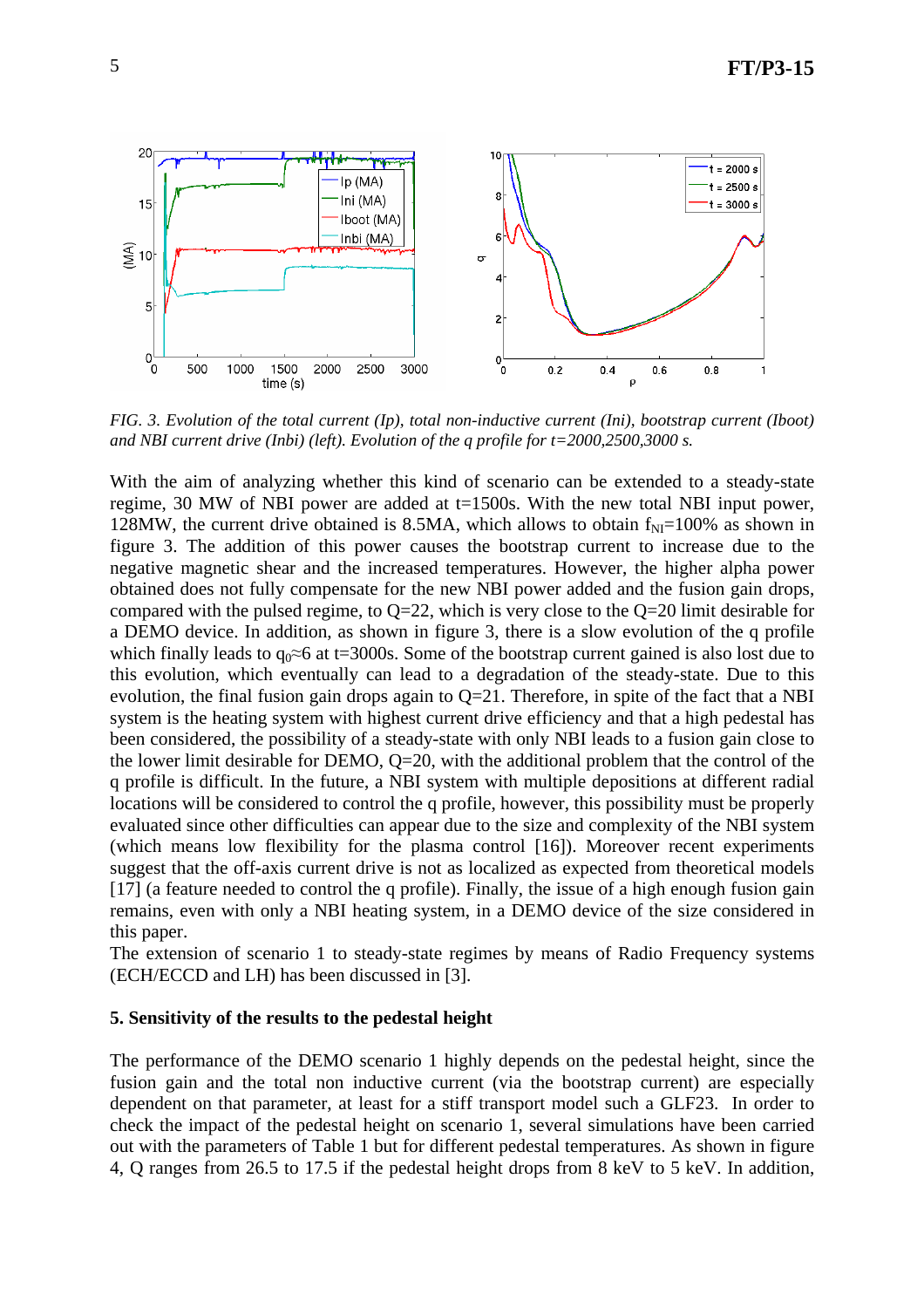the total non-inductive current fraction also falls from 88% to 63% due to the loss of bootstrap current as well as the normalized beta, 3.0 to 2.2 and the central q, 2.6 to 1.1. These facts show how such an important factor of the DEMO design as the fusion gain can strongly depend on a change of 2 keV on the pedestal height, which is in the uncertainty range for the currently available pedestal scaling [18]. In order to know whether a larger machine could strongly improve the previous results, the same scenario1 has been considered but with a larger major radius, R=8.1 m and minor radius, a=2.7 m. The results obtained are also shown in figure 6. In this case Q is increased by 2 units in the pedestal range 5-7 keV, which allows for a normalized beta of 3.0 with a pedestal of 7 keV, however, the total non-inductive current fraction might drop if a lower pedestal is used to obtain the same fusion gain. Moreover, the central q also depends on the pedestal height, being close to 1 for pedestals of 5 keV, which means that higher levels of input power may be necessary to control this issue, and therefore the Q can drop again. Thus, the increased size considered in this paper does not seem to strongly improve the previous results unless a much larger machine is considered (which would mean to abandon the advanced scenarios in [1] for the inductive ones). It seems that, in the case of 1.5-D simulations with GLF23 transport model, the proper calculation of the



*FIG.4. Fusion gain dependence on the temperature pedestal in the case of scenario1 (red) and in the case of the same scenario but with larger major and minor radius, R=8.1 m and a=2.7 m respectively (blue).*

pedestal height can be more important for the correct determination of the performance than the machine size, in the case of advanced plasma regimes with relatively small device sizes.

#### **6. Analysis with scenario 2: ITB regime**

The transport model and philosophy used for ITER steady-state simulations in Ref. [19], have been emplyed to study how a scenario with ITB might applied to the DEMO device studied in this paper. For this purpose, an ECH/ECCD heating and current drive system has been used to

create negative magnetic shear and to lock the ITB foot in order to prevent the current shrinking. In addition, the total current has been downscaled to 14MA and the pedestal value to 4.5keV. However, since in this case the total current is still relatively high and the current drive by the ECCD system is very low (due to the fact that the density is high) it is necessary to add a NBI system to reach  $f_{NI}=100\%$ , otherwise, the bootstrap current fraction needed would be around 90%, leading to a very difficult scenario from the stability point of view.

Therefore, 50MW of NBI and 30MW of ECH are added at  $p=0.25$  and  $p=0.5$  respectively. With this scheme, the current density profiles and the electron, ion and electron density profiles obtained are shown in figure 5. The maximum of the total current density profile is located at the maximum of the bootstrap current and the maximum of the ECCD current. This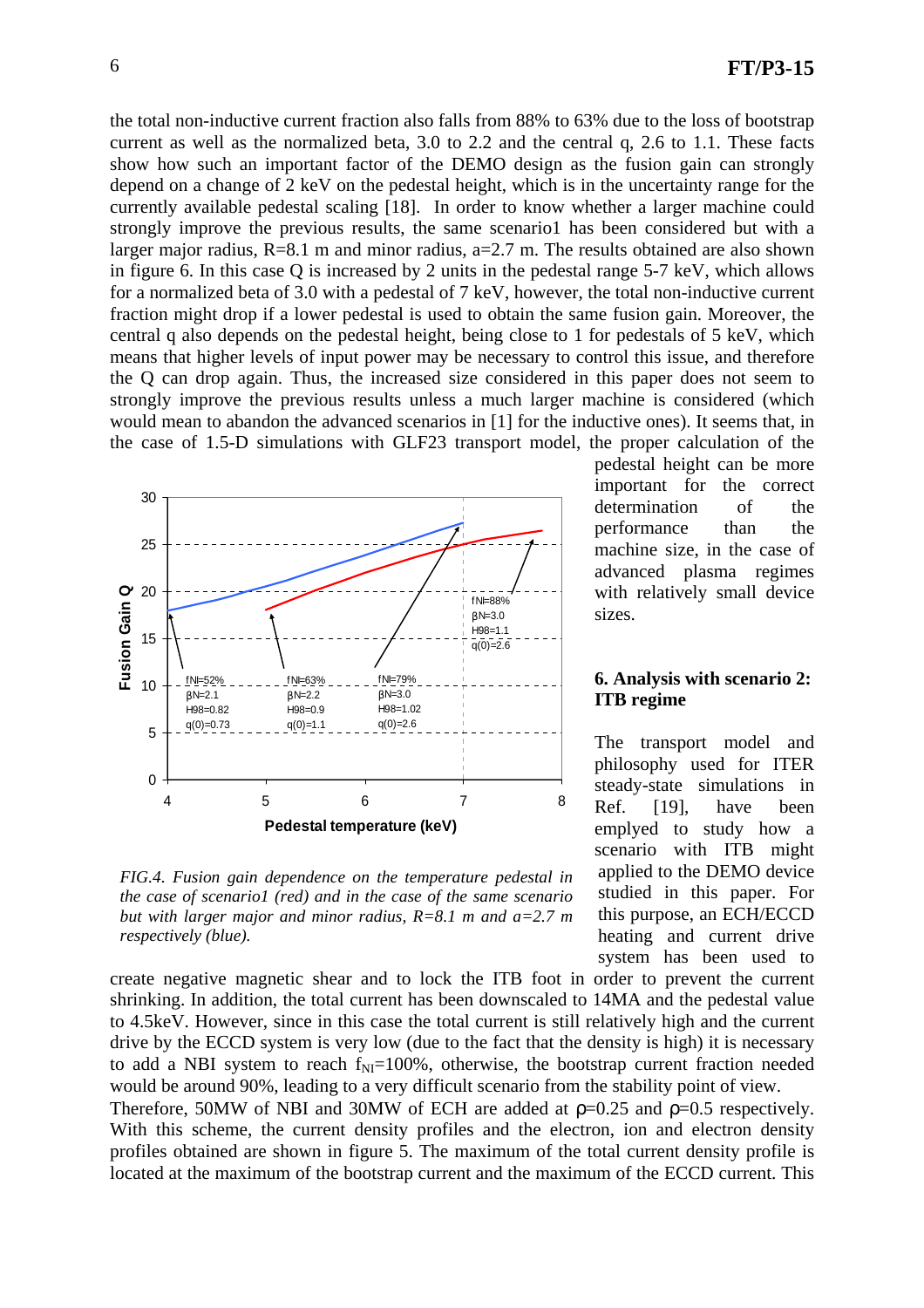allows the formation of a region with negative magnetic shear which leads to high temperatures in the core,  $T_{i,0}=39.5$  keV and  $T_{e,0}=35.5$  keV, with flat profiles. In this scenario the fusion gain is high Q=25, but the total fusion power, 350 MW, does not attain the minimum desirable to have 1GW electrical power. In addition, as pointed out in [19], the inclusion of a NBI system leads to the shrinking of the ITB and the loss of bootstrap current as shown in figure 6.



*FIG. 5. Fusion gain dependence on the temperature pedestal in the case of scenario1 (red) and in the case of the same scenario but with larger major and minor radius, R=8.1 m and a=2.7 m respectively (blue).*

With the aim of stopping this process, more ECH power (up to 50MW) is added at t=1700s (which leads to a drop of the fusion gain to  $Q=20$ ), however, since the NBI current drive is much higher and it is located inside the ITB, the scenario is finally destroyed due to the progressive loss of negative magnetic shear. Therefore, the difficulties of a scenario with ITB in a device like the one studied here are double. First, is difficult to get all the fusion power needed to have 1 GW electrical power. This issue could be solved by increasing the total current used, however, in this case, it would be difficult to have  $f_{\text{NI}}=100\%$ . Another solution might be to increase the device size, which will be explored in future studies. And second, the inclusion of a NBI system with off-axis deposition tends to destroy the ITB after several current diffusion times.



*FIG. 6. Time evolution of the total current (Ip), total non-inductive current (Ini), bootstrap current (Iboot), NBI current drive (Inbi) and ECCD (Iech)*

#### **8. Conclusions**

The CRONOS suite of codes has been applied to simulate and analyze the DEMO design in the case of a regime with high noninductive current fraction. A large Q=26.5 is obtained in the pulsed scenario 1, which is possible due to the low injected power considered (=98 MW) and a high pedestal temperature, 7.8 keV, leading to a hybrid-like q profile with  $q_0>1$ . The non-inductive current fraction is rather high, 88%, with a high amount of bootstrap current, 10.0 MA mainly coming form the pedestal, and 6.8 MA of NBI current drive, which is possible due to the 2 MeV beam system considered In this